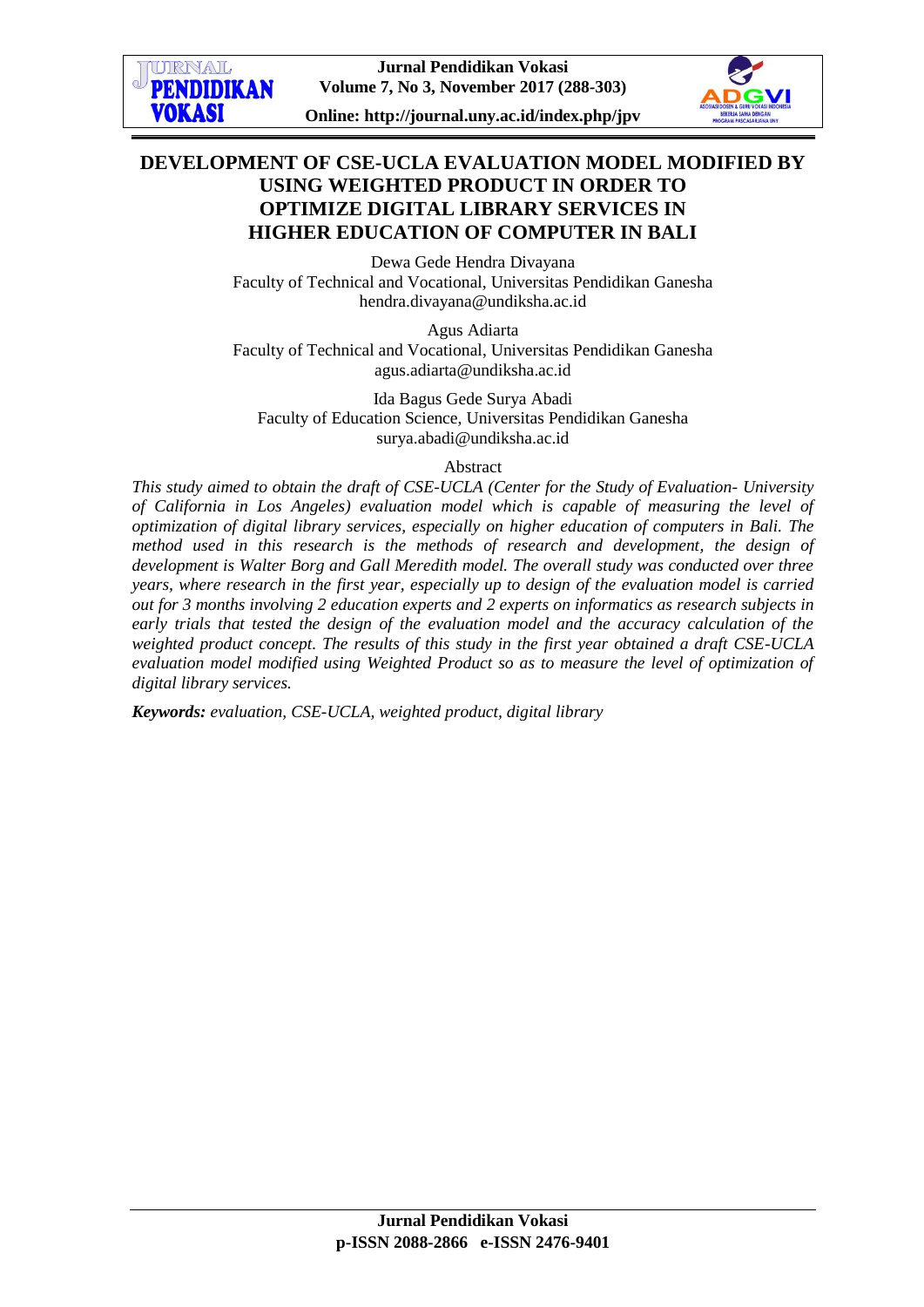## **INTRODUCTION**

Educational evaluation in education field was not something strange to the educational experts, education observers, educators and other interested parties to the education field. Educational evaluation is an activity to collect, analyze, and present information about the quality level of a particular object that is examined based on predetermined criteria or objectives and the results can be used as a consideration in taking a decision (Divayana, 2016, p. 19). It was also related to Divayana and Sugiharni's statement (2016, pp. 866-867) which stated that: "Evaluation is an activity to collect, interpret, and report the results of an analysis of a particular program/ object so that the results can be used as consideration in taking a decision whether the program is continued or stopped".

According to Divayana & Sanjaya (2017, p. 152) stated that "evaluation is an activity for collecting, analyzing, and presenting, information about a particular object to be used for a consideration in making an appropriate and accurate decision". Another opinion was put forward by Divayana, Sanjaya, Marhaeni, & Sudirtha (2017, p. 1987), which stated that "evaluation is an activity to collect, analyze, and present information about an object to be evaluated, where the results of these evaluations are used for consideration in making a decision that is precise, accurate, and reliable".

Evaluation is an activity for collecting, analyzing, and explaining comprehensively information about a particular object/program/ policy being studied and the results of an evaluation can be used for the consideration in making a decision to continue or to stop the object/program/policy (Divayana, Ardana, & Ariawan, 2017, p. 1964). Evaluation is an activity conducted by the evaluator to collect, analyze, and present complete and accurate information about a particular object/program/ service/policy being studied, thus the results could be used as a recommendation in making a decision (Divayana et al., 2017, p. 3077).

Evaluation is an activity for data collecting, data analysing and data presenting into information about a particular object under study so that the results can be used to take a decision (Sanjaya & Divayana, 2015, p. 18). Evaluation is an activity that consists of

the process of gathering, describing, and explaining various pieces of information about the effectiveness of something that can be used later as the consideration for making a decision and a recommendation (Ariawan, Sanjaya, & Divayana, 2016, p.2).

Based on several definitions, the evaluation is an activity that collects, processes, and analyzes the data of evaluative research results to produce informations that can be used as a recommendation in taking a decision.

Some evaluation models were often used in education, such as: (1) *Goal Oriented Evaluation Model*, (2) *Goal Free Evaluation Model*, (3) *Formative Summative Evaluation Model*, (4) *Countenance Evaluation Model*, (5) *Responsive Evaluation Model*, (6) *CSE-UCLA Evaluation Model*, (7) *CIPP Evaluation Model*, and (8) *Discrepancy Evaluation Model.* From these models, there were those used to evaluate educational planning, educational processes, and also to evaluate educational services.

The development of information technology is now running very fast and plays an important role in various things (Sugiharni, & Divayana, 2017, p. 20). Advances in information and communication technology can penetrate into various fields, including education.

The impact of ICT development in the education field was remarkable (Divayana, Suyasa, & Sugihartini, 2016, p.149). The progress of ICT had also been able to overcome the important issues related to education services. Therefore, the government had made some efforts to promote education services through the utilization of ICT from the school level to universities level as government support in improving the learning quality in Indonesia. This was related with the opinion of Jampel, Widiana, & Divayana (2016, p. 33) stating that "Communication and information technology efficiency in school is one of the efforts to increase learning quality in Indonesia". The forms of ICT-based education services had been scattered in the form of elearning, blended learning, mobile-learning, and others and also digital library services.

In general, digital library in universities was an example of educational service which was used to help and facilitate educators and learners in obtaining/accessing digital literature and collections for learning activities purpose without coming to the library room.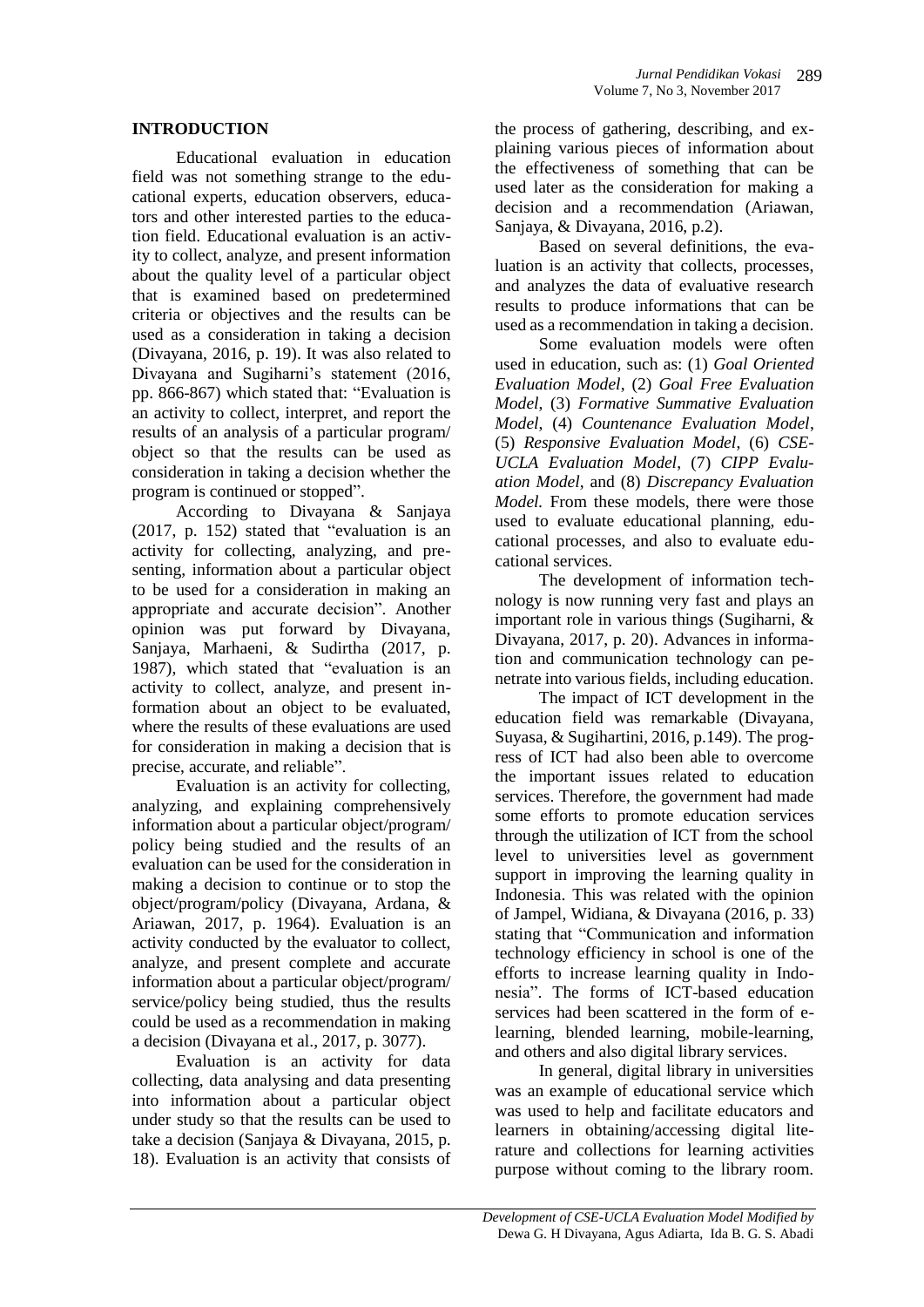This was related to the opinion by Divayana, Ariawan, Sugiarta & Artanayasa (2015, p. 1) which stated that "in this era of globalization, the digital library is needed by students, faculty, and the community in the search for quick reference through internet access, so that students, faculty, and the community do not have to come directly to the library".

The fact showed that digital library service from several universities were still not running optimally, and also especially in computer college in Bali, as a barometer of information technology-based colleges (both in state or private universities) was still not running optimally if it was viewed from several criteria to measure user satisfaction of digital library services. Currently, the existence and organization of digital libraries in universities was still limited as a complement in order to obtain a high value for the universities accreditation, in addition to the existence of digital library was considered as a venue to promote the superiority of a college in order getting a large number of students, regardless the main function of the digital library for the learning process in college. Other problems related to the implementation of digital library was the results of research conducted by Fadli S in 2014 about the Evaluation on Online Library in SMA Negeri 8 Semarang (Fadli, Kusumandari, & Nurussaadah, 2014, p. 85), it was found weakness that was on the utilization of the CIPP model used in the study was not able to show the level of effectiveness in depth about the program introduction aspects.

From some of these problems, it was necessary to evaluate the digital library services, so that it would be obtained a decision as the basis for recommendations for the improvement for a better and optimal digital library services. One of the most appropriate and suitable evaluation models was the *CSE-UCLA* evaluation model.

Divayana (2015, p. 166) stated that: "CSE-UCLA model is an evaluation model that has five evaluation dimensions (system assessment, program planning, program implementation, program improvement, program certification) and is suitable for evaluating service programs that help human life, such as: library programs, banks, coorporation, egovernment, e-learning and others".

CSE-UCLA model is an evaluation model that has five evaluation dimensions,

which include system assessment, program planning, program implementation, program improvement, and program certification that is suitable to be used to evaluate service programs that help human life (Ardana, Ariawan, & Divayana, 2017, p. 5).

It was related to the statement expressed by Divayana & Sugiharni (2016, p. 867) was: "CSE-UCLA model is an evaluation model that has five evaluation dimensions, such as an *system assessment* that provides information about the system circumtances, *program planning* that helps specific programs selection to meet the needs of the program, *program implementation* that provides information to introduce programs, *program improvement* that provides information about the function/performance of the programs, *program certification* that provides information about the benefits of the program".

Based on these definitions, *CSE-UCLA* is one of the evaluation models used to evaluate service programs that help human life, where this model performs evaluation based on five components, such as: *system assessment*, *program planning*, *program implementation*, *program improvement*, and *program certification*.

However, the weaknesses found in this model were not able to show the highest to the lowest category of each evaluation component aspect accurately and quantitatively. This model was only able to provide a qualitative and quantitative general viewfor each evaluation component. For that we needed a new breakthrough model that could overcome these problems. The evaluation model that the researcher designed to overcome the problem was CSE-UCLA evaluation model that had been modified with the weighted product concept. This evaluation model was a modified evaluation model in the education sector with decision support system method, which was used in the informatics engineering field. The CSE-UCLA evaluation model was used to obtain evaluation results in the form of qualitative and quantitative general view for each evaluation component on digital library services in the terms of *system assesment, program planning, program implementation, program improvement* and *program certification components*. Meanwhile, the *weighted product* method was used to obtain accurate and detailed quantitative results showing the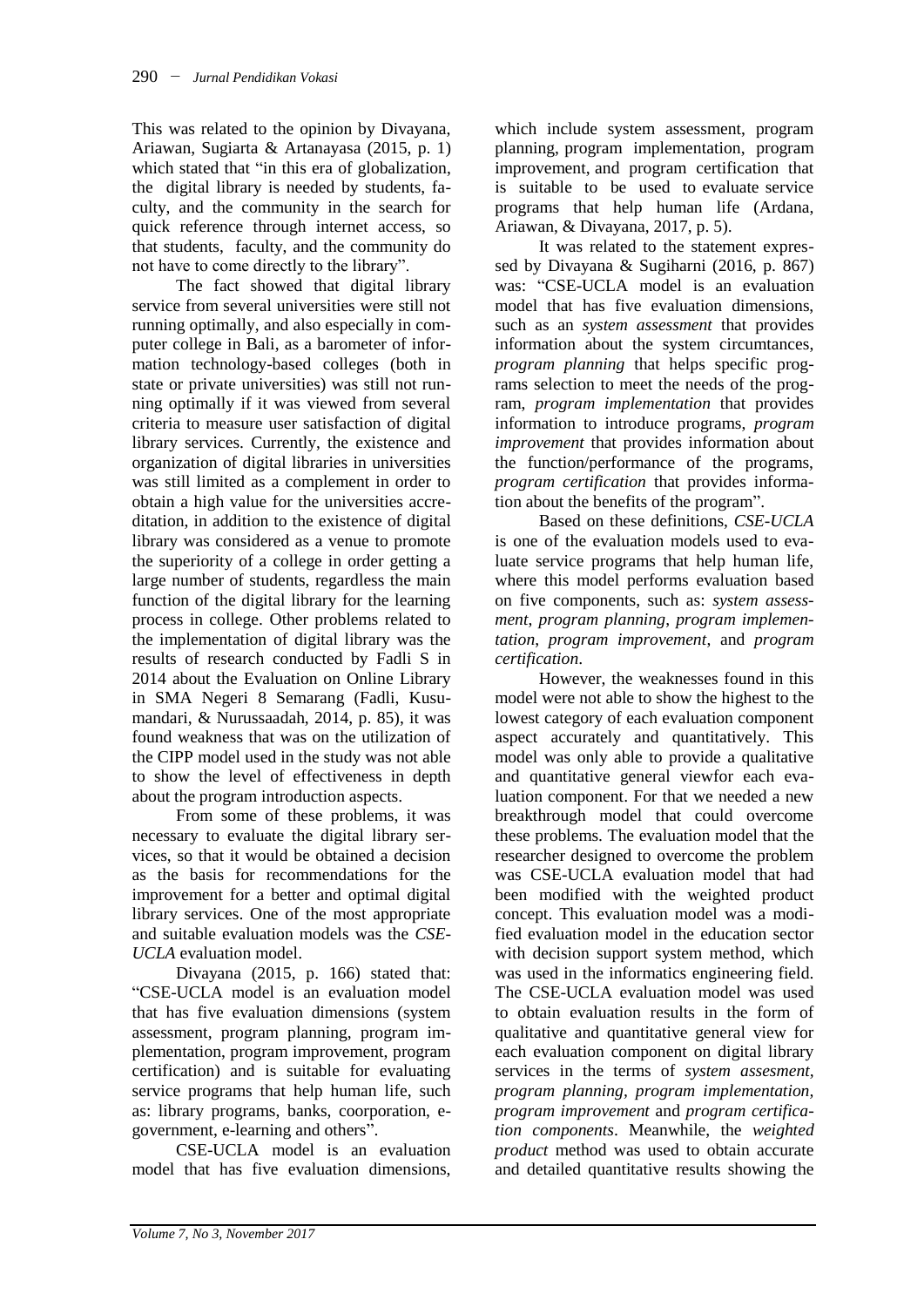highest to lowest category of each aspect in the CSE-UCLA evaluation component. The *weighted product* method used multiplication to relate the attribute rating, in which the rating of each attribute must be raised first with the attribute weights. This process was similar to the normalization process. Preferences for alternative  $A_i$  are given as follows (Divayana, 2014, p. 49; Divayana, 2016, p.16)

……………………(1) *n j w i ij j S x* 1

with i=1,2,...,m; where  $\Sigma w_i = 1$ . wj is a positive rank for beneficial attributes, and is negative for cost attributes.

According to the explanation above, it could be defined some problems, such as: 1) What aspects of digital library should be evaluated based on the CSE-UCLA model component?, 2) How was the draft of CSE-UCLA evaluation model that had been modified with the weighted product?

Overall, this research took 3 years in order getiing long term and short term objectives. The long-term objetive of this research was to find an appropriate evaluation model to evaluate educational service programs, especially digital library services. The short-term objective of this study (especially in this first year) was to be able to design a draft of CSE-UCLA evaluation model modified with a *weighted product*.

The main advanteges of this research were: 1) to contribute to the development of CSE-UCLA evaluation model modified with *weighted product* so that it ccould be used by education evaluator in evaluating education service 2) to be a reference that could help lecturers and students conducting research on the evaluation of education, especially those using the CSE-UCLA evaluation model.

Some research were used and referred to be the basical thinking in this study, they were: the research result on the evaluation of information retrieval effectiveness in digital library system at the library of UIN Sunan Kalijaga Yogyakarta (Syamsudin, 2013, p. 4). In general it had similarities with this research in the terms of research studies that discussed about digital libraries and research approach

used was qualitative. While, the difference was in the research method used, Syamsudin used the evaluative method with precision effectiveness formulation model and focused on evaluation of digital library service, whereas this research used development method with Borg Walter and Gall Meredith model, and focused on developing CSE-UCLA evaluation model for evaluating digital library services. Research about the evaluation on online library in SMA Negeri 8 Semarang (Fadli, Kusumandari, & Nurussaadah, 2014, p. 5), also had similarities with this research in the terms of research studies that was about digital libraries and research approach used was qualitative approach. While, the difference was in the research method used, Fadli, Kusumandari, and Nurussaadah used evaluative method with CIPP evaluation model while this research used development method with Borg Walter and Gall Meredith model. Research was conducted by Divayana (2017, p. 68) about evaluation of blended learning implementation at SMK TI Udayana using CSE-UCLA model also had similarities with this research. This research applied qualitative approach. The difference was in the research method used, where Divayana used evaluative method with CSE-UCLA evaluation model while this research used the development method with Borg Walter and Gall Meredith model in designing CSE-UCLA model through the modification of the *weighted product* concept.

Based on the problems and researches that had been done before, the researcher was interested in designing a draft of CSE-UCLA evaluation model by modifying it using the weighted product concept in order to optimize the digital library service, especially in the computer college in Bali.

## **RESEARCH METHOD**

The approach used in this study was a qualitative approach. Research method used in this research was development method with Walter Borg and Meredith Gall model development design. Borg Walter and Gall Meredith model has 10 stages (Borg & Gall, 2008, p. 775). It could be seen in Figure 1.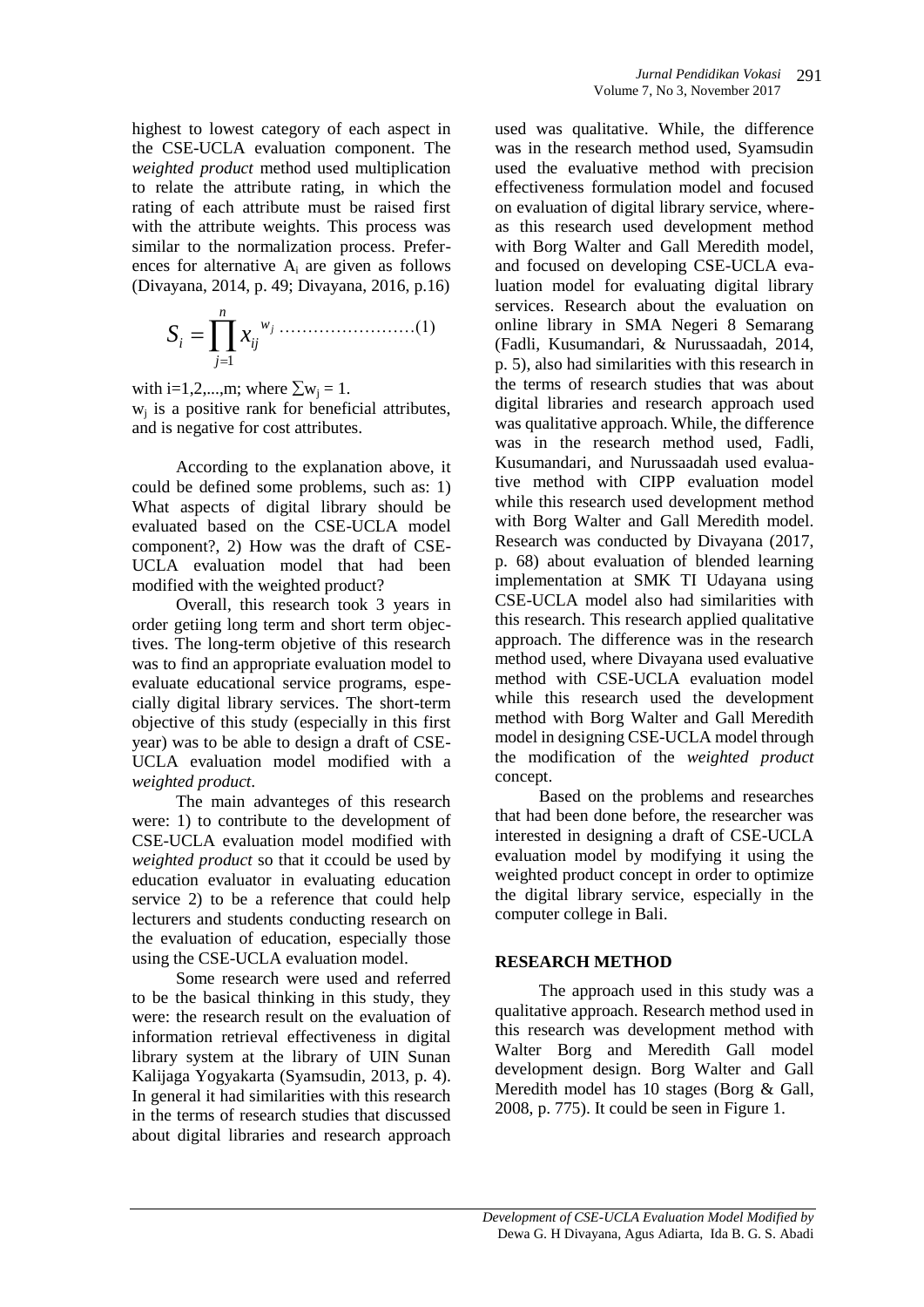

Figure 1. Borg & Gall (2008) Development Design

At the *research and information collecting* stage, could be regarded as a preliminary stage of the research. This stage included literature studies related to the issues being studied, and preparation for formulating the research framework. At the planning stage of the research, the activities such as: (a) deciding research objectives, (b) estimating funds, personnel and time, (c) formulating the qualification of the researchers and their role in the research. At the design development stage (developing preliminary form of product), the preliminary product draft was developed by the determining the design related to the topic of the subject matter. At the preliminary field test, a limited product test was performed. The things to do included: (a) conducting preliminary test on product design, (b) limited, both to the design substance and the parties involved, (c) preliminary field test conducted repeatedlyin order to obtain a feasible design, both substance and methodology. The revision on the preliminary test results (main product revision), was an improvement model or design based on preliminary test. The main field test stage was larger scale product test. The result of field test was obtained by effective design, in terms of substance and methodology. The operational product revision stage

was the second improvement after field test which was wider than the preliminary test. At the operational field testing, it should be done on a large scale. This stage included: (a) testing for the effectiveness and adaptability of the product design, (b) tesing the effectiveness and adaptability of design involving prospective users of product, (c) field test result obtained the design which was ready to be applied both in substance and methodology. At the final product revision stage, it will be more toward improving the product being developed. The problems found in the use trials, are fixed at this stage, so the solution is found and the product is ready to be applied. At the dissemination and implementation stage, final products were ready to be operated. The final products were expected to be spreaded for the right target user ie the parties concerned using the product.

The Borg Walter and Gall Meredith development model which was conducted in this study was limited to: *research and information collecting*, planning, developing preliminary form of product, and preliminary field test. This was because this research was limited to produce CSE-UCLA model modified with *weighted product* concept.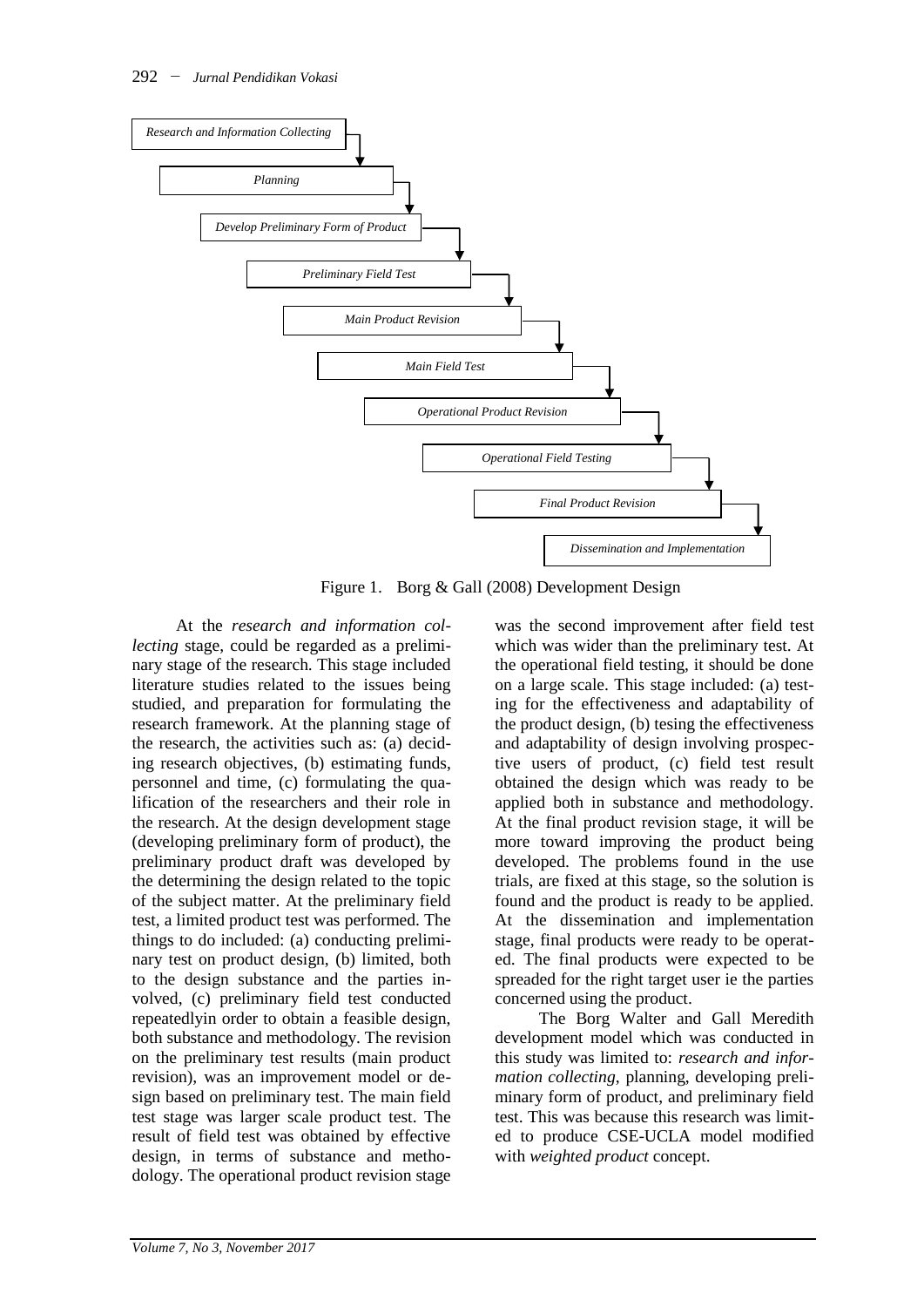The object of the research was CSE-UCLA evaluation model modified with weighted product for optimalization of digital library. The overall time needed to produce an appropriate evaluation model was carried out for 3 years, but specifically only to produce CSE-UCLA model design modified with a weighted product concept, it required up to 3 months with a case study at STIKOM Bali.

The subjects of the study were 2 educational experts and 2 informatics experts to conduct preliminary tests on the design of CSE-UCLA evaluation model modified with weighted product. The subjects were chosen by using purposive sampling technique. They were party having characteristic or direct related and who were really understand about digital library service in college. Narbuko and Achmadi's remarks (2009, p. 118) stated that: "purposive sampling techniques are based on certain characteristics that are thought to have something to do with the characteristics of a previously known population". This is also in accordance with the statement expressed by Sholikhah & Soenarto (2014, p. 367), which states that: "purposive sampling technique is sampling technique whose sampling unit is selected based on certain considerations in order to obtain sampling units having desired characteristics or criteria in sampling". Data collecting method was done by distributing questionnaires, interviews, observation, and documentation. Data analysis technique used in this research was using quantitative descriptive analysis technique. While data analysis about the constraints found in the design of CSE-UCLA evaluation model modified with weighted product used qualitative descriptive analysis technique.

## **RESULTS AND DISCUSSION**

Based on short-term objective in this first year of the research and particularly to produce a design of CSE-UCLA evaluation model modified with weighted product for 3 months, it could be submitted and explained about the research results obtained from several stages of the Borg Walter and Gall development model, including research and field data collection, planning, model design development, and preliminary trials. In the *research and information collecting*, it was obtained data related to evaluation aspects used as parameters in measuring the optimization of digital library services based on CSE-UCLA model evaluation component. The aspects mentioned could be seen in Table 1.

Table 1. Evaluation Aspects Used in Measuring the Optimization of Digital Library Services Based on *CSE-UCLA* Model Evaluaton Components

| N <sub>0</sub>   | <b>Evaluation Components</b> | <b>Evaluation Aspects</b>                                                                       |
|------------------|------------------------------|-------------------------------------------------------------------------------------------------|
|                  |                              | 1. Law regulation of digital library                                                            |
|                  |                              | 2. Vission of digital library                                                                   |
|                  |                              | 3. Mission of digital library                                                                   |
| 1.               | <b>System Assessment</b>     | 4. Objectives of digital library                                                                |
|                  |                              | 5. Benefits of digital library                                                                  |
|                  |                              | 6. Support of digital library management personnel                                              |
|                  |                              | 7. Support from entire academic community in the college                                        |
|                  |                              | 1. Organization structure of digital library management                                         |
|                  |                              | 2. Readiness of lectures' ability in using digital library services                             |
| $\overline{2}$ . | Program Planning             | 3. Readiness of students' ability in using digital library services                             |
|                  |                              | 4. Readiness of the ability of management personnel in organizing digital library services      |
|                  |                              | 5. Readiness of university's funding in organizing digital library services                     |
|                  |                              | 6. Readiness of supporting facilities and infrastructure in organizing digital library services |
|                  |                              | 1. Socialization for users about features used in digital library                               |
| 3.               | Program Implementation       | 2. Socialization for management personnel about required hardware in digital library            |
|                  |                              | 3. Socialization for management personnel about required software in digital library            |
|                  |                              | 1. Digital library operation for users                                                          |
|                  |                              | 2. Process of hardware instalation and setting required for digital library                     |
| $\overline{4}$ . | Program Improvement          | 3. Process of software instalation and setting required for digital library                     |
|                  |                              | 4. Management of document and file data collection by digital library management personnel      |
|                  |                              | 5. Funding and budgeting by digital library management personnel                                |
|                  |                              | 1. Quality of digital library services from tangibles dimension                                 |
|                  |                              | 2. Quality of digital library services from reliability dimension                               |
| 5.               | <b>Program Certification</b> | 3. Quality of digital library services from responsiveness dimension                            |
|                  |                              | 4. Quality of digital library services from assurance dimension                                 |
|                  |                              | 5. Quality of digital library services from empathy dimension                                   |
|                  |                              |                                                                                                 |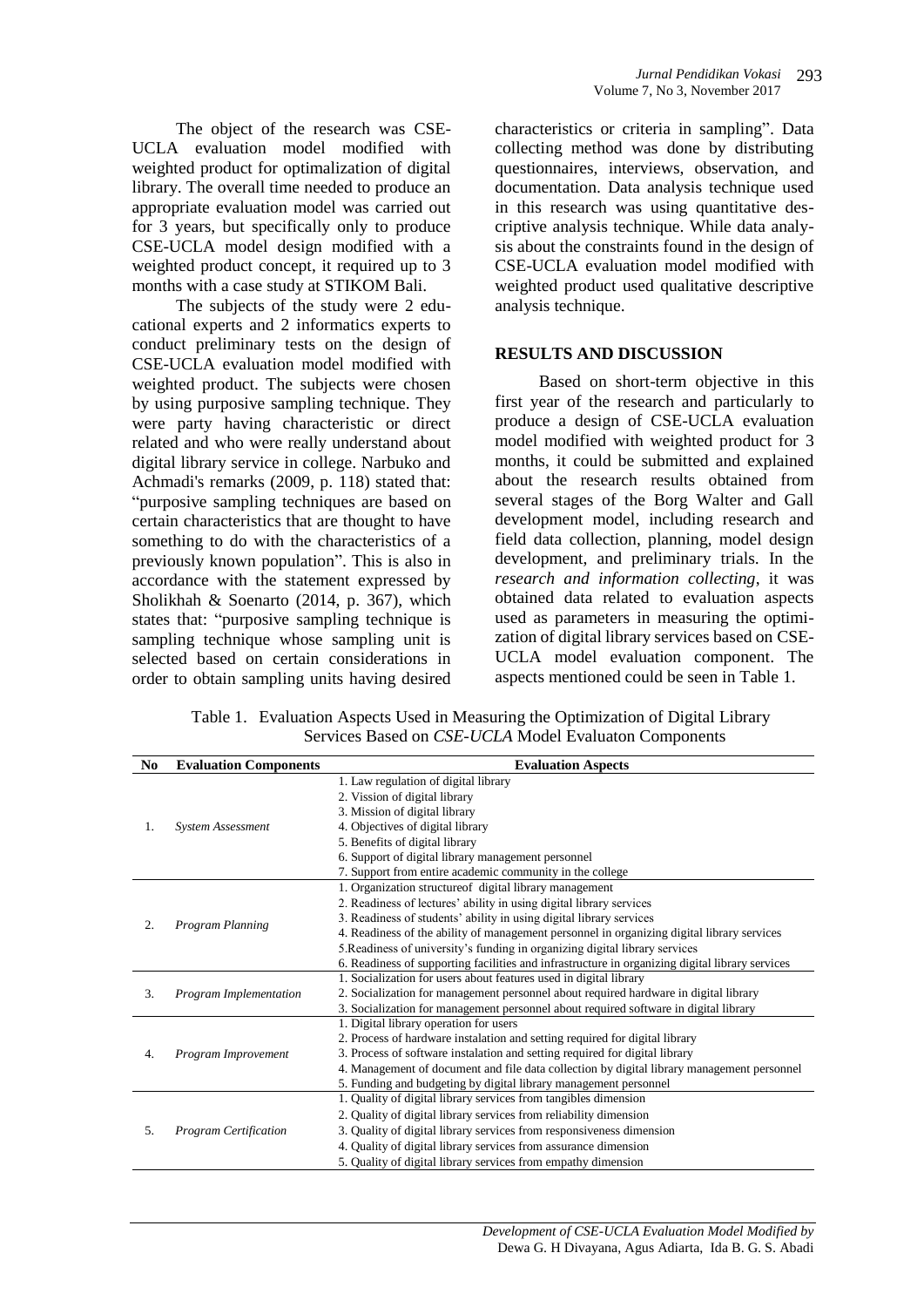In the system assessment component there were several evaluation aspects used to measure the optimization of digital library services (Divayana, 2016, p. 144), including: (1) Law regulation for digital library implementation. This aspect was needed to find out how optimal the law and regulation used in the digital library impelementation. The regulation generally used in the implementation of digital library is based on the Regulation of the Republic of Indonesia Number 43 Year 2007 regarding to Library; (2) Vision of organizing digital library. This aspect was needed to find out how optimal the vision of organizing digital library had been implemented. The vision of the organizing digital libraries adapted to the circumtance and goals by the university whoch organizing digital libraries as long as they did not deviate from the Regulation of the Republic of Indonesia Number 43 Year 2007 regarding to Library; (3) Mission of organizing digital library. This aspect was needed to find out how optimal the mission had been implemented in organizing digital library. The mission of organizing digital libraries was the steps/tips to reach the vision of digital library as long as their implementation did not deviate from the Regulation of the Republic of Indonesia Number 43 Year 2007 regarding Library; (4) The purpose of organizing digital libraries. This aspect was needed to find out how optimal the purpose of organizing the digital library had been realized. The purpose of organizing digital libraries should be able to realize the vision and mission that had been formed; (5) the benefits of organizing digital libraries. This aspect was needed to find out how optimal the benefits of the organizing digital libraries could be felt by all parties concerned about the digital libraries organization. It was expected that by organizing digital libraries, could provide positive benefits for the development of education through digital library services that remained based on prevailing laws and regulations; (6) The need of digital library management team. This aspect was needed to find out how optimal the support of digital library management team, who were appropriate and expert, especially in the field of library or information systems/ informatics engineering. The support of personnel to manage the digital library was needed for organizing digital library effectively, however

in personnel recruitment needed to be qualified with the appropriate academic qualifications as needed; (7) Support from entire academic community in the college. This aspect was needed to find out how optimal the support from the academic community in the implementation of digital library. In the organization of digital libraries was needed full support from enitre academic community for organizing digital library optimally.

In the program planning component there were several evaluation aspects to measure the optimization of digital library service (Divayana, 2016, p. 148), including: (1) Organization structure of digital library management. This aspect was needed to find out how the organizational structure had been conducted optimal and full of responsibilities for its duties and authorities. This aspect was very important to organizing digital library, because the organization structure could show the job authority and job description for digital library management. With the clarity of job description, it could optimize the performance of the digital library management personnel; (2) Readiness of lecturers' ability in using digital library services. This aspect was needed to find out how optimal the lecturer's ability in using digital library service. With their good ability and knowledge in using digital library services, it could ease and facilitate the management personnel in disseminating the digital library services to the lecturers. It was related with the results of research conducted by Divayana in 2016 which stated that with lecturers' good knowledge in operating digital library services, it would help the management persnonnel in disseminating the use of digital libraries (Divayana, 2016, p. 149).

In addition, the management personnel would focus on other activities in providing the things rwquireded in digital library services more optimally, (3) Readiness of students' ability in using digital library service. This aspect was needed to find out how optimal the readiness of students' ability in operating the digital library service. Similar to the readiness of lecturers' ability, the students' good ability and knowledge in operating digital library services, so it facilitated the management personnel in teaching the students how to use digital library services; (4) Readiness of the management personnel's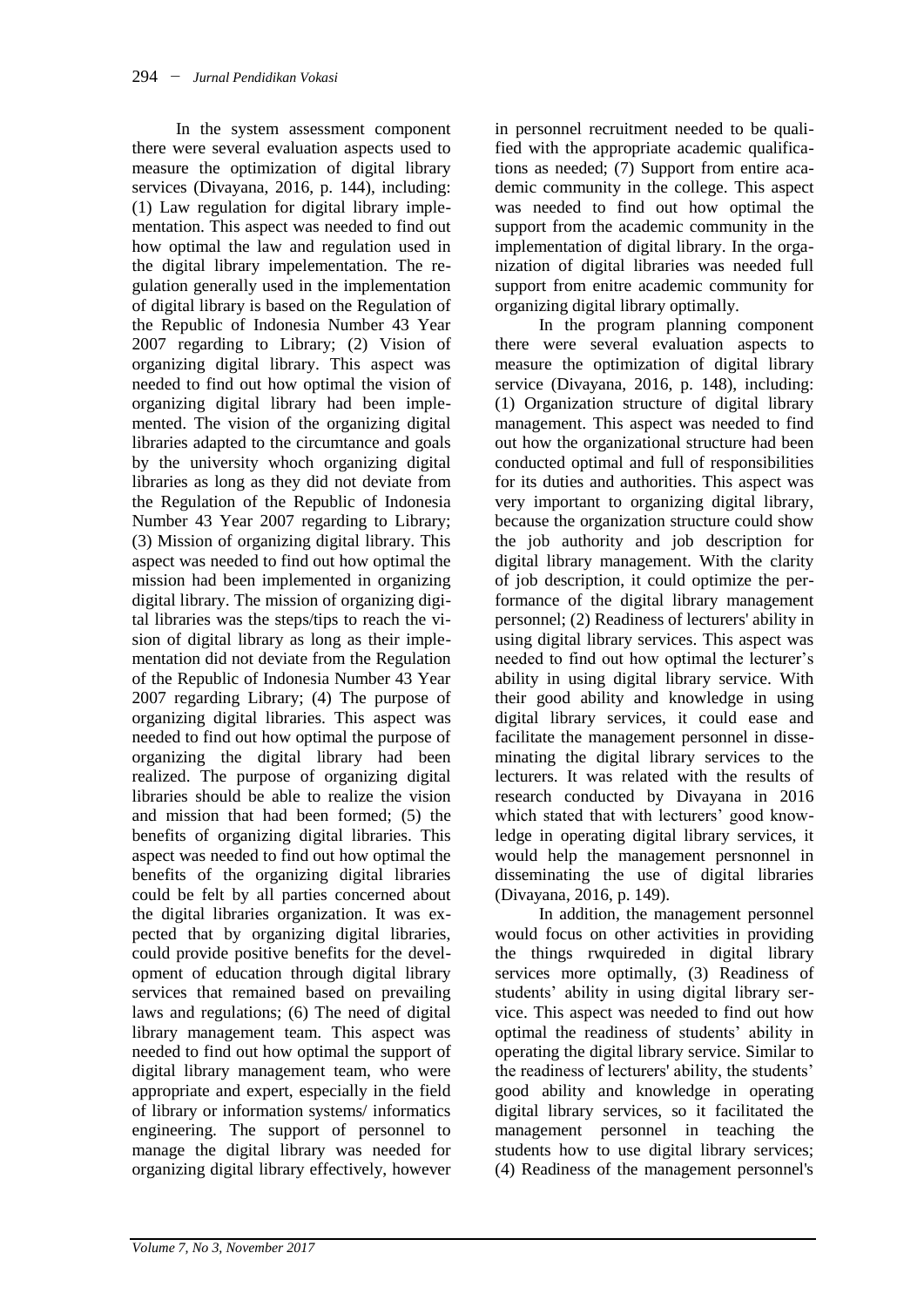ability to organize digital library services. This aspect was needed to find out how optimal the readiness of the management personnel's ability to organize digital library services. With the readiness of the good capabilities in managing the digital library, then if later there were obstacles found in the implementation of digital libraries, they could be easily overcome and sought the way out, so that the implementation of digital libraries still running smoothly; (5) The readiness of university funding in organizing digital library. This aspect was needed to find out how optimal the readiness of university funding to organize digital library. This aspect was the most important thing in the implementation of digital library, because without any budget/ funding, the digital library could not be implemented; (6) Readiness of supporting facilities and infrastructure in organizing digital library. This aspect was needed to find out how optimal the readiness of supproting facilities and infrastructure for organizing digital library. This aspect also greatly determined the success of the digital library implementation, because without the supporting facilities and infrastructure, such as: computer, internet access, computer network then the implementation of digital library impossible to be implemented optimally.

In the program implementation components there were several evaluation aspects to measure the optimization of digital library services (Divayana, 2016, p. 154), including: (1) Socialization for users about features t used in digital library. This aspect was needed to find out how optimal the socialization of the features used in digital libraries had been implemented. This aspect was important and was implemented in organizing digital libraries because all users needed to know how to operate and use digital library services; (2) Socialization for management personnel about required hardware in digital library. This aspect was needed to find out how optimal socialization of the hardware required in organizing digital libraries had been implemented. This aspect was important because if there was a change or there was a new management team to join, they should be given the introduction of socialization about required hardware in digital library, so the management team could work to manage digital library optimally; (3) Socialization for

management personnel about the required software in the digital library. This aspect was needed to find out how optimal socialization of software required in organizing digital library had been implemented. Similarly with hardware socialization to the management team, the aspect of software socialization was also important to know which software had been used or updated which was required for organizing digital libraries.

In the program improvement components there were several evaluation aspects to measure the optimization of digital library service (Divayana, 2016, p. 159), including: (1) Digital library operation for the users. This aspect was needed to find out how optimal the digital library operation could be implemented for users. This aspect was necessary to provide ways and steps to operate the digital library for the users (both lecturers and students); (2) Process of hardware instalation and setting required for digital library. This aspect was needed to find out how optimal the process of hardware instalation and settings had been implemented by the management personnel. This aspect was necessary to provide knowledge and skills to the management personnel in performing the installation and setting for the hardware implemented in digital library; (3) Process of software instalation and setting required for digital library. This aspect was needed to find out how optimal the process of software installation and software settings had been implemented by the management team. Similar to the process of hardware installation and setting required in digital libraries, this aspect was also required to provide knowledge and skills to the management team in performing the installation and settings for the software used in digital library; (4) Management of data collection, documents and files by digital library management personnel. This aspect was needed to find out how optimal the management of data collection, documents, and files had been conducted by the management team. This aspect was needed to find out how optimal the personnels' ability in managing the data collection, documents, and files needed in the organizing digital libraries; (5) Funding and budgeting by digital library management personnel. This aspect was needed to find out how optimally the management team managed the budget that had been used in the organizing digital library, so that budget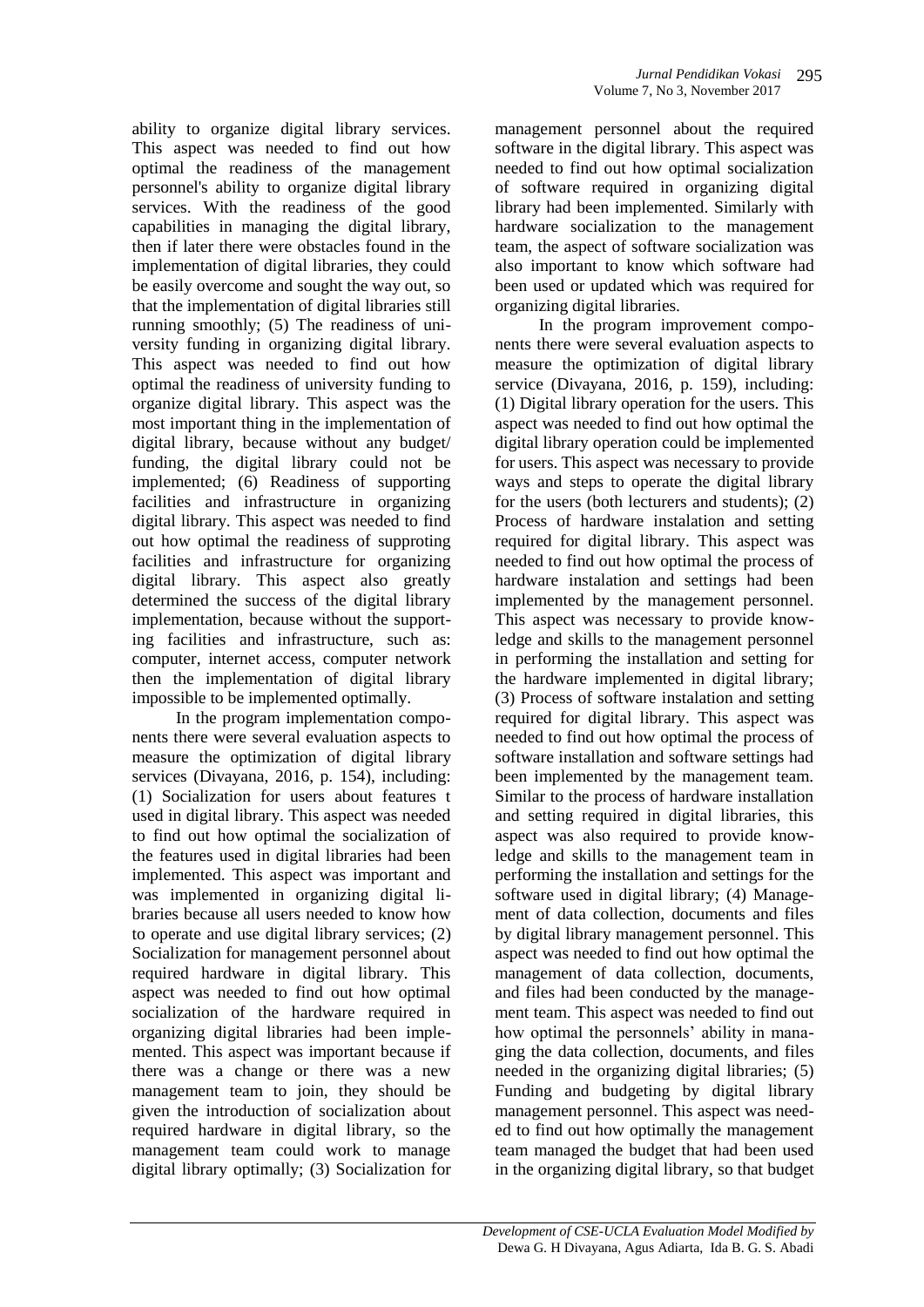usage could be used properly and could be reported completely and transparently.

In the program certification component there were several evaluation aspects to measure the optimization of digital library service (Divayana, 2016, p. 164), including: (1) Quality of digital library service from *tangibles* dimension. This aspect was needed to find out how optimal the physical appearance of digital library services, such as: the availability of physical devices, collection and operational standards of program usage; (2) Quality of digital library services from *reliability* dimension. This aspect was needed to find out how optimal the reliability and accuracy of digital libraries, such as: reliability of access and accuracy of optimal services provided by the program; (3) Quality of digital library service from *responsiveness* dimension. This aspect was needed to find out how optimal the speed of digital library response, such as: the speed of response in the process

of manipulation and digital collection search; (4) Quality of digital library service from *assurance* dimension. This aspect was needed to find out how optimal the guarantee of data stored in digital libraries, such as: the guarantee of access rights and the security of digital collection storage; (5) Quality of digital library service from empathy dimension. This aspect was needed to find out how optimal the ease of providing feedback on criticism and suggestions through digital libraries, such as ease of providing information, giving advice and complaints if there were complaints from users.

In addition to obtaining data related to evaluation aspects used as parameters in measuring the optimization of digital library services, in the stage of field research and data collection also obtained data related to the determination of weighted values for each aspect of evaluation, which could be seen in Table 2.

| N <sub>0</sub>   | Evaluation           | Aspect         |                                                                          | Preference     | Weight             | Criteria |
|------------------|----------------------|----------------|--------------------------------------------------------------------------|----------------|--------------------|----------|
|                  | Component            | Code           | <b>Evaluation Aspect</b>                                                 |                | Weight Improvement |          |
|                  |                      | A <sub>1</sub> | Law regulation of digital library                                        | 5              | 0.047              | Profit   |
|                  |                      | A <sub>2</sub> | Vission of digital library                                               | 4              | 0.037              | Profit   |
|                  |                      | $A_3$          | Mission of digital library                                               | 4              | 0.037              | Profit   |
| 1.               | System<br>Assessment | $A_4$          | Objectives of digital library                                            |                | 0.037              | Profit   |
|                  |                      | A <sub>5</sub> | Benefits of digital library                                              |                | 0.037              | Profit   |
|                  |                      | A <sub>6</sub> | Support of digital library management personnel                          | 4              | 0.037              | Profit   |
|                  |                      | $A_7$          | Support from entire academic community in the college                    | 4              | 0.037              | Profit   |
|                  |                      | $A_8$          | Organization structure of digital library management                     | 5              | 0.047              | Profit   |
|                  |                      | $A_9$          | Readiness of lectures' ability in using digital library services         | 4              | 0.037              | Profit   |
|                  |                      | $A_{10}$       | Readiness of students' ability in using digital library services         | 4              | 0.037              | Profit   |
|                  | Program              | $A_{11}$       | Readiness of management personnel ability in organizing digital          | 4              | 0.037              | Profit   |
| $\overline{2}$ . | Planning             |                | library services                                                         |                |                    |          |
|                  |                      | $A_{12}$       | Readiness of university's funding in organizing digital library          | 4              | 0.037              | Cost     |
|                  |                      |                | services                                                                 |                |                    |          |
|                  |                      | $A_{13}$       | Readiness of supporting facilities and infrastructures in                | $\overline{4}$ | 0.037              | Profit   |
|                  |                      |                | organizing digital library services                                      |                |                    |          |
|                  |                      | $A_{14}$       | Socialization for users about features used in digital library           | $\overline{4}$ | 0.037              | Profit   |
|                  | Program              | $A_{15}$       | Socialization for management personnel about required hardware           | $\overline{4}$ | 0.037              | Profit   |
| $\mathcal{E}$    | Implementation       |                | in digital library                                                       |                |                    |          |
|                  |                      | $A_{16}$       | Socialization for management personnel about required software           | 4              | 0.037              | Profit   |
|                  |                      |                | in digital library                                                       |                |                    |          |
|                  |                      | $A_{17}$       | Digital library operation for users                                      | 4              | 0.037              | Profit   |
|                  |                      | $\rm A_{18}$   | Process of hardware instalation and setting required for digital         | 4              | 0.037              | Profit   |
|                  |                      |                | library                                                                  |                |                    |          |
| 4.               | Program              | $A_{19}$       | Process of software instalation and setting required for digital         | $\overline{4}$ | 0.037              | Profit   |
|                  | Improvement          |                | library                                                                  |                |                    |          |
|                  |                      | $A_{20}$       | Management of document and file data collection by digital               | 4              | 0.037              | Profit   |
|                  |                      |                | library management personnel                                             |                |                    |          |
|                  |                      | $A_{21}$       | Funding and budgeting by digital library management personnel            | 5              | 0.047              | Cost     |
|                  |                      | $A_{22}$       | Quality of digital library services from <i>tangibles</i> dimension      | $\overline{4}$ | 0.037              | Profit   |
|                  | Program              | $A_{23}$       | Quality of digital library services from reliability dimension           | 4              | 0.037              | Profit   |
| 5.               | Certification        | $A_{24}$       | Quality of digital library services from <i>responsiveness</i> dimension | 4              | 0.037              | Profit   |
|                  |                      | $A_{25}$       | Quality of digital library services from <i>assurance</i> dimension      | 4              | 0.037              | Profit   |
|                  |                      | $A_{26}$       | Quality of digital library services from <i>empathy</i> dimension        |                | 0.037              | Profit   |
|                  |                      |                | $\Sigma$ Weight Improvement                                              |                | $\mathbf{1}$       |          |

Table 2. Weighting Value for Each Aspect of Evaluation in Measuring the Optimization of Digital Library Services Based on CSE-UCLA Model Evaluation Components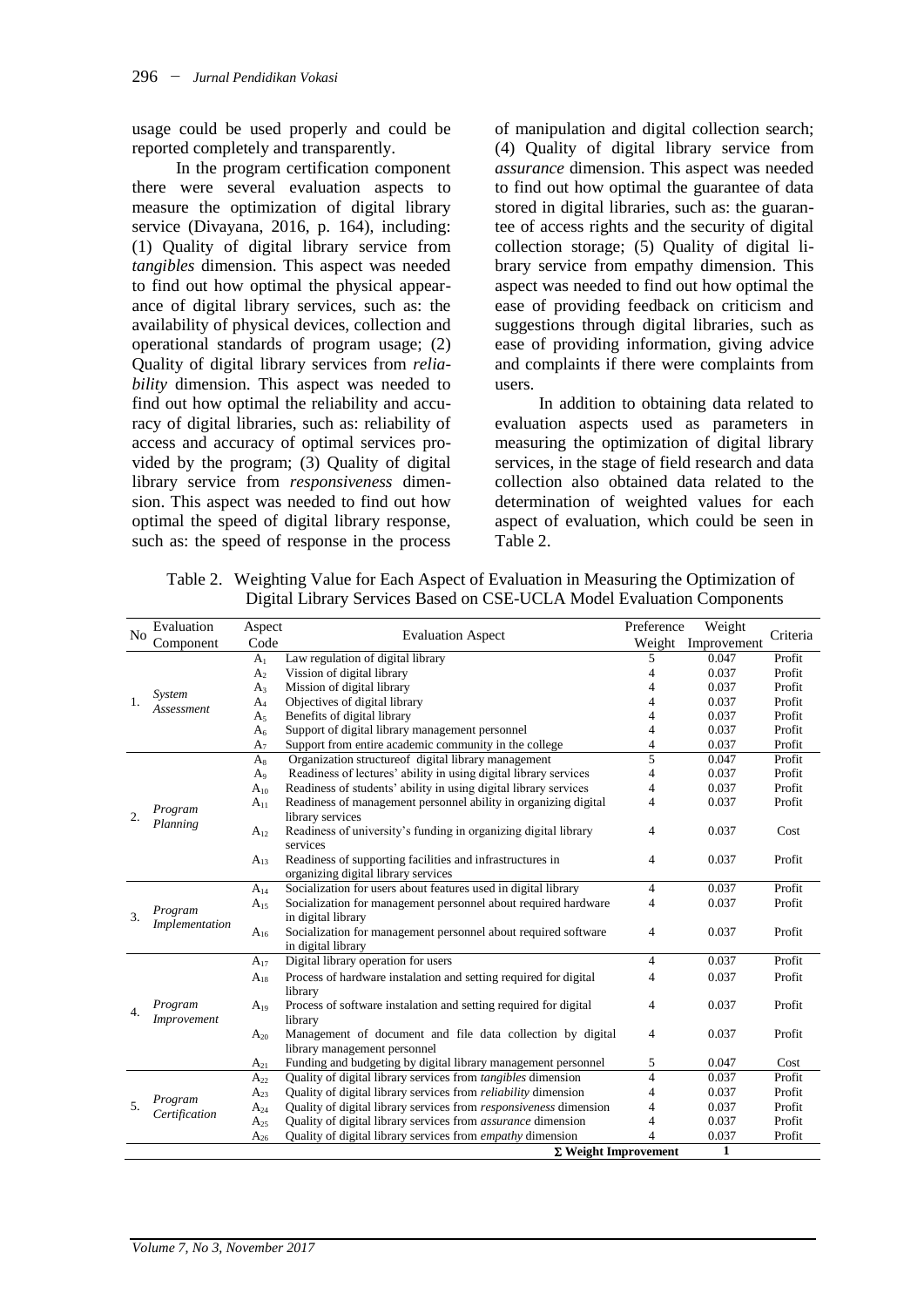Based on Table 2 above, the preference weighted value of each aspect was obtained based on the rating of interest on each aspect. For the "excellent" interest rating then given the preference weight  $= 5$ , for the "good" interest rating then given the preference weight  $= 4$ , for the interest rating "adequate" then given preference weight  $= 3$ , for the "less" importance rating then given preference weight  $= 2$ , and for the rating of interest was "poor" then given preference weight  $= 1$ . The value of the weight improvement was obtained from the weight preference of an aspect divided by the total preference weight of all aspects.  $\Sigma$  Weight Improvement was the sum of the overall value of weight improvement and should obtain value of 1. For the criteria of each aspect there were "Profit" category and "Cost" category.

Profit criterion is a criterion whose value will be maximized, while cost criterion is a criterion whose value will be minimized (Divayana & Sugiharni, 2016, p.71-72). At the planning stage, we got the data related to the personnel requirement needed to design CSE-UCLA evaluartion model modified with the *weighted product* concept. The detail explanation of personnel requirement plan could be seen in Table 3.

Based on Table 3, the total number of personnel required is 16 persons, with details of 3 people (three researchers in this study) involved in determining evaluation aspects, determining of weight for each evaluation

aspect, and creating a model design. In the preliminary field test involves 4 people (i.e: 2 education experts and 2 informatics experts).

In addition to the planning of personnel required, at the planning stage also obtained the data related to the time requirements plan to creating a design of *CSE-UCLA* model modified with *weighted product* could be seen in Table 4.

Based on Table 4, the overall time plan required was 91 days (3 months), with 28 days for determining evaluation aspects, 2 days for weighting each evaluation aspect, 30 days (1 month) for designing CSE-UCLA evaluation model modified with wighted product, and 31 days (1 month) to conduct preliminary test on model design that had been drafted to the education and informatics experts.

At the development phase on the design of CSE-UCLA evaluation model modified with weighted product, two science concepts were combined. They were science of education and informatics engineering. The field of education science is the use of education evaluation concept, especially the model of CSE-UCLA, while in the field of informatics engineering is the use of the weighted product concept, one method that was used in decision support systems. The design of CSE-UCLA evaluation models modified with weighted products to measure the optimization of digital library services at computer colleges in Bali, could be seen in Figure 2.

| Table 3. Personnel Requirements Plan in Creating Design of CSE-UCLA Model Modified |
|------------------------------------------------------------------------------------|
| with Weighted Product Concept                                                      |

| No | <b>Activity</b>                                                       |       | <b>Personnel Number</b> |
|----|-----------------------------------------------------------------------|-------|-------------------------|
| ı. | Determining evaluation aspects used to measure service optimalization |       |                         |
|    | Determining weighting for each evaluation aspect                      |       |                         |
| 3. | Designing CSE-UCLA evaluation model modified with weighted product    |       |                         |
| 4. | Preliminary Test                                                      |       |                         |
|    | Preliminary test Revision                                             |       |                         |
|    |                                                                       | Total |                         |

| Table 4. Time Requirements Plan in Creating Design of CSE-UCLA Model Modified |
|-------------------------------------------------------------------------------|
| with Weighted Product Concept                                                 |

| No | <b>Activity</b>                                                       |              | Time<br>(Day) |
|----|-----------------------------------------------------------------------|--------------|---------------|
|    | Determining evaluation aspects used to measure service optimalization |              | 29            |
|    | Determining weighting for each evaluation aspect                      |              |               |
|    | Designing CSE-UCLA evaluation model modified with weighted product    |              | 31            |
|    | Preliminary Test                                                      |              | 31            |
|    | Preliminary test Revision                                             |              |               |
|    |                                                                       | <b>Total</b> | 100           |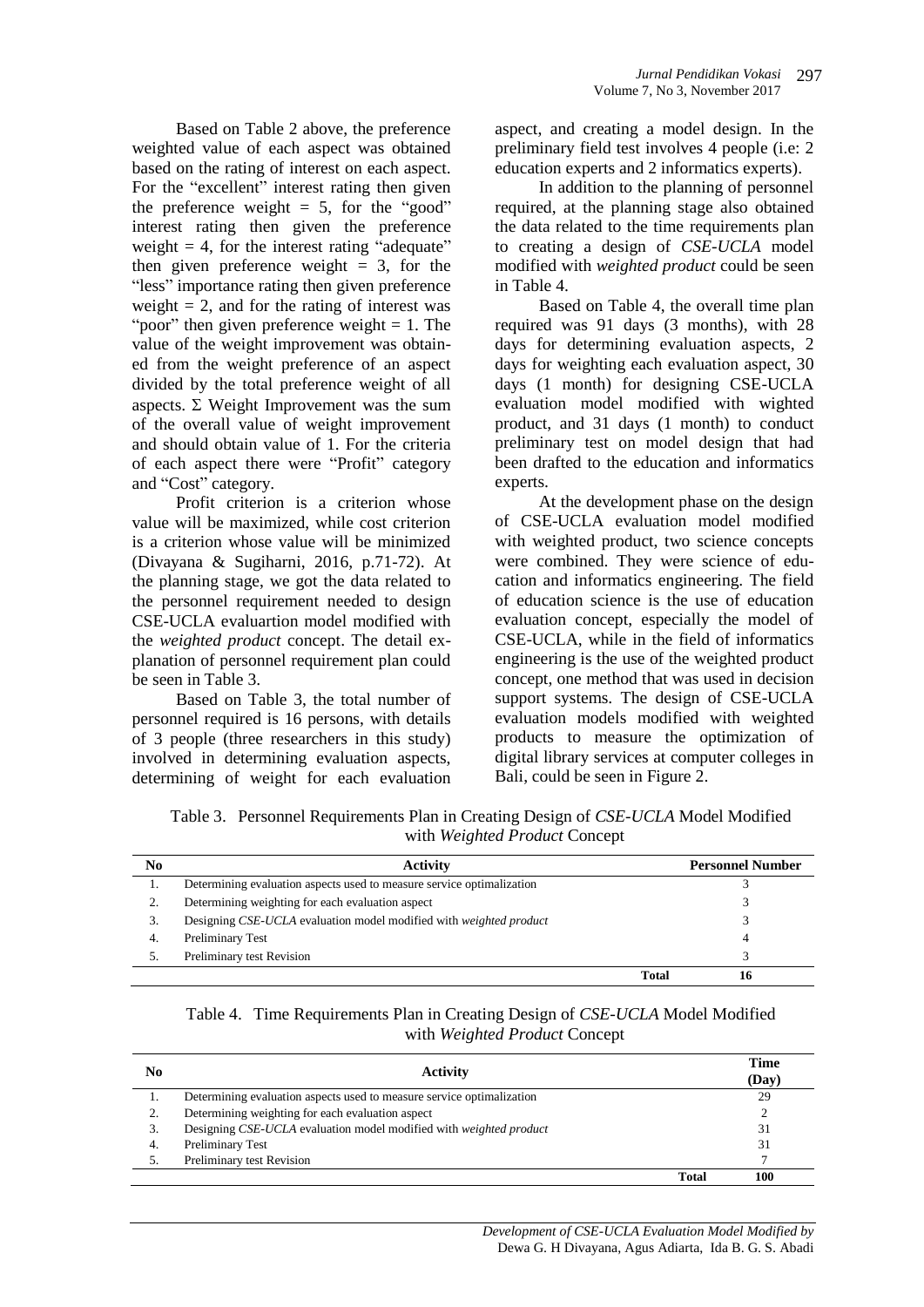

Figure 2. Design of *CSE-UCLA* Evaluation Model Modified with *Weighted Product* to Measure the Optimization of Digital Library Service

Based on Figure 2, it could be explained that in this design illustrated the digital library services evaluated using the *CSE-UCLA* model. The components of the *CSE-UCLA* model included: *system assessment*, *program planning*, *program implementation*, *program improvement*, and *program certifica-*

*tion* components. There are seven aspects used to measure the optimization of library services when viewed from the *system assessment* components, among others: (1) Law regulation of digital library, (2) Vission of digital library, (3) Mission of digital library (4) Objectives of digital library, (5) Benefits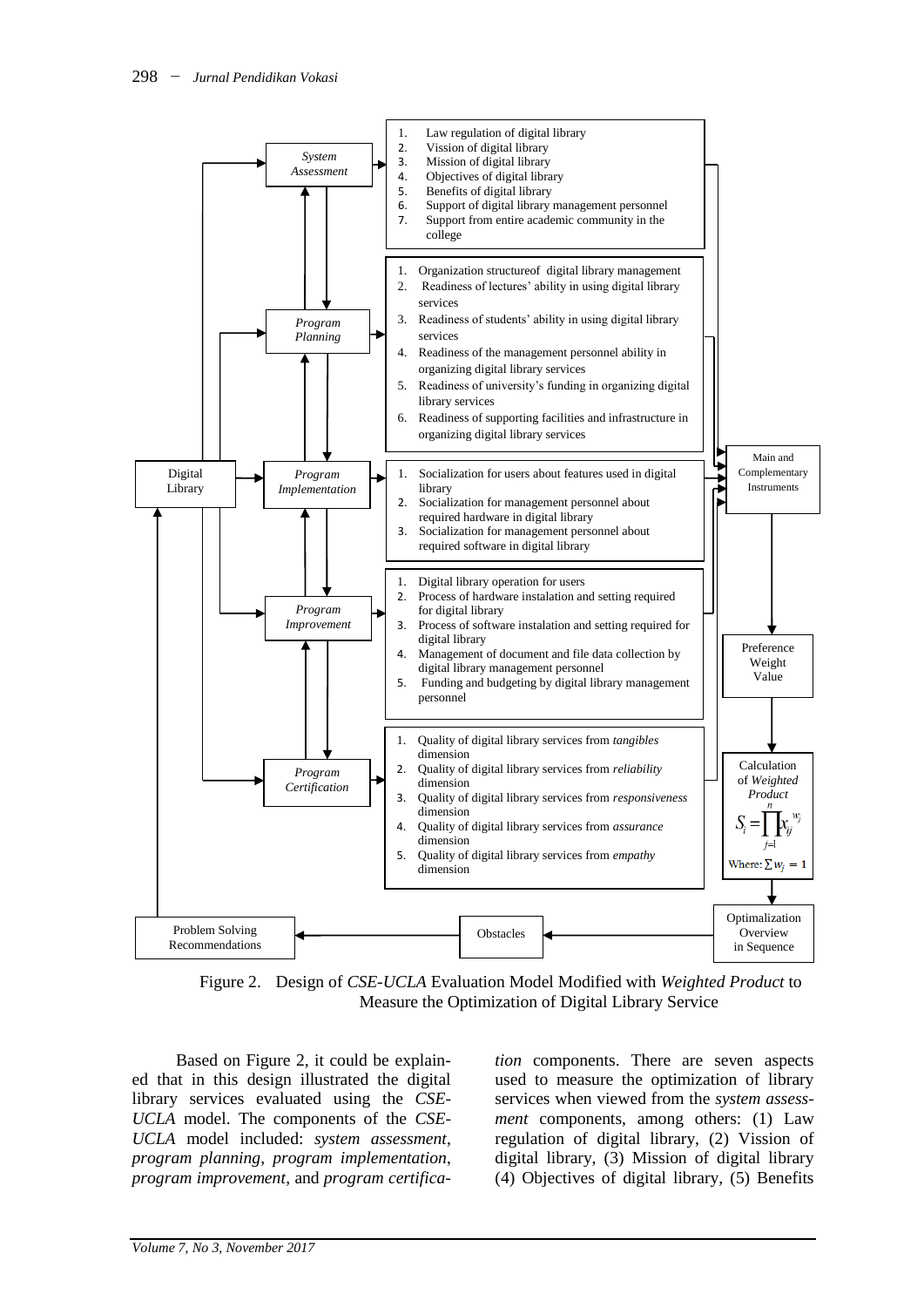of digital library, (6) Support of digital library management personnel, and (7) Support from entire academic community in the college.

There were six aspects used to measure the optimization of library services when viewed from the *program planning* components included: (1) Organization structure of digital library management, (2) Readiness of lectures' ability in using digital library services, (3) Readiness of students' ability in using digital library services, (4) Readiness of management personnel ability in organizing digital library services, (5) Readiness of university's funding in organizing digital library services, (6) Readiness of supporting facilities and infrastructures in organizing digital library services.

There were three aspects used to measure the optimization of library services if viewed from the *program implementation* components, such as: (1) Socialization for users about features used in digital library, (2) Socialization for management personnel about required hardware in digital library, (3) Socialization for management personnel about required software in digital library.

There were five aspects used to measure the optimization of library services when viewed from *program improvement* components, they were: (1) Digital library operation for users, (2) Process of hardware instalation and setting required for digital library, (3) Process of software instalation and setting required for digital library, (4) Management of document and file data collection by digital library management personnel, (5) Funding and budgeting by digital library management personnel.

There were five aspects used to measure the optimization of library services when viewed from the *program certification* components, they were: (1) Quality of digital library services from *tangibles* dimension, (2) Quality of digital library services from *reliability* dimension, (3) Quality of digital library services from *responsiveness* dimension, (4) Quality of digital library services from *assurance* dimension, (5) Quality of digital library services from *empathy* dimension.

The whole aspects were represented into the main and complementary instruments, so it could be used to measure the optimization of digital library services.

The result which had been collected through the data collection process using the main and the complement instruments was then processed by incorporating the concept of *weighted product* that was preceded by entering the weighted value of preference into each evaluation aspect, then proceed by calculating using *weighted product* formula.

From the calculation results, an idea obtained about the level of optimization of digital library services in sequence from the smallest to the largest in category evaluated from each *CSE-UCLA* evaluation model component.

From the description of optimization level on each evaluation component, then it could be found some obstacles in each component evaluation. After the obstacles found, then the recommendation of the solution were determined based on the sequence of the value obtained previously on the calculation of the weighted product, starting from the component that obtained the smallest value up to the largest, so that the digital library service could be more improved again.

In the preliminary field test which involved 2 education experts and 2 informatics experts, test results were obtained on the calculation of the *weighted product* concept used to modify the *CSE-UCLA* evaluation model. The test results could be seen in the following Table 5 and 6.

The values in each aspect  $(A_1-A_{26})$ shown in Table 5 were derived from the average value given by the four experts. Whereas, the values seen in each aspect  $(A_1$ - $A_{26}$ ) shown in Table 6 were obtained from the result of the power between the aspect value and the preference weights that had been fixed (could be seen in Table 2).As an example in obtaining value of 0.995 (on aspect A1 *system assessment* components, shown in Table 6) was by conducting power between 0.900 (on aspect A1 *system assessment* components, show in Table 5) to the weighted preference value 0.047 (on aspect A1 *system assessment* components, with *benefit* criteria, shown in Table 2). The explanation of the calculation to obtain 0.995 could be explained more concisely to  $0.900^{0.047}$ =0.995.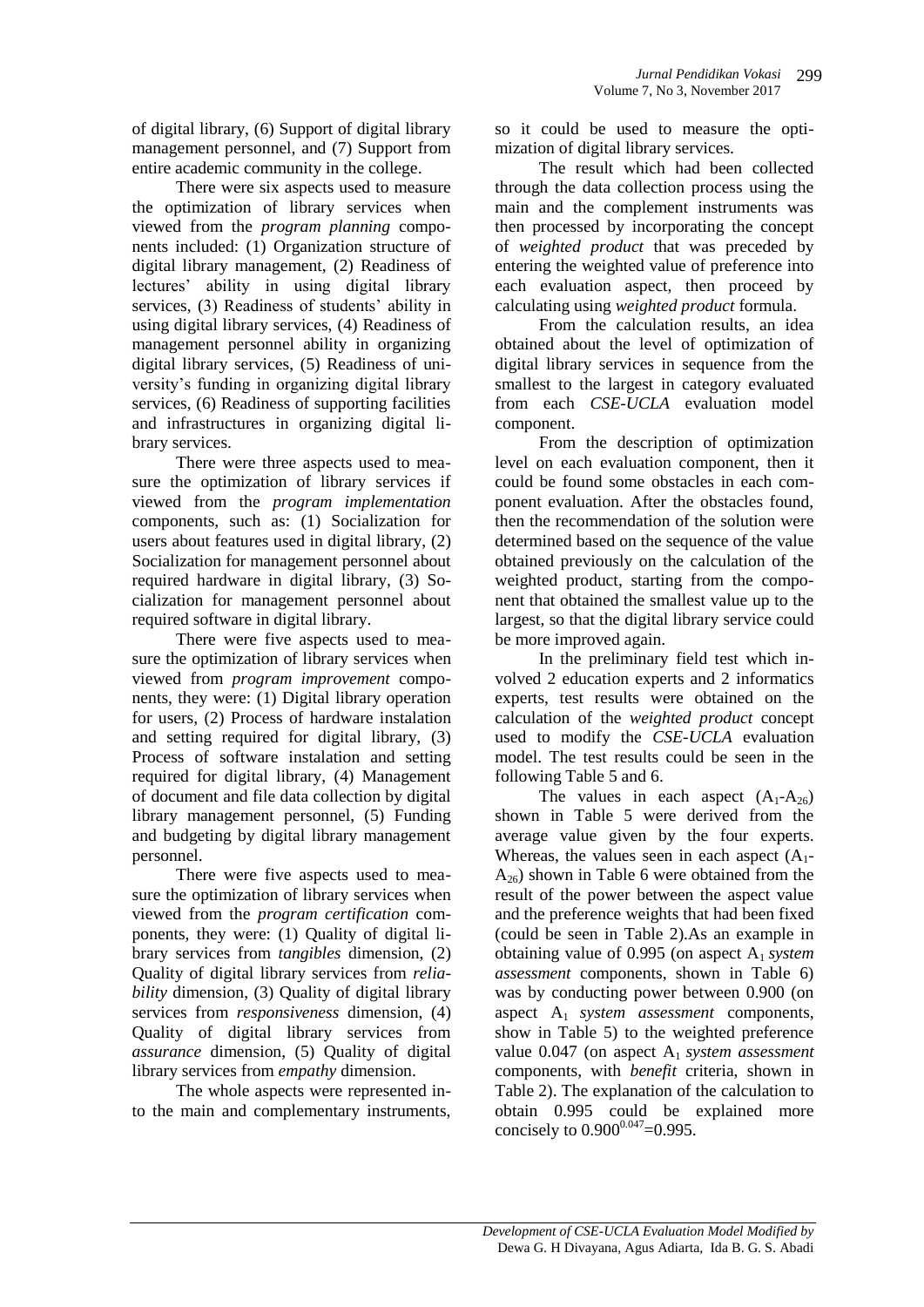| <b>Evaluation</b>         |          |          |          |          |             |          | Aspect $(A_1-A_{13})$    |          |          |          |          |          |          |
|---------------------------|----------|----------|----------|----------|-------------|----------|--------------------------|----------|----------|----------|----------|----------|----------|
| <b>Component</b>          | $A_{1}$  | $A_{2}$  | $A_3$    | $A_{4}$  | $A_{\rm S}$ | $A_{6}$  | A <sub>7</sub>           | $A_8$    | $A_9$    | $A_{10}$ | $A_{11}$ | $A_{12}$ | $A_{13}$ |
| System<br>Assesment       | 0.900    | 0.880    | 0.920    | 0.880    | 0.920       | 0.880    | 0.950                    | 0.047    | 0.037    | 0.037    | 0.037    | 0.037    | 0.037    |
| Program<br>Planning       | 0.047    | 0.037    | 0.037    | 0.037    | 0.037       | 0.037    | 0.037                    | 0.930    | 0.780    | 0.730    | 0.880    | 0.750    | 0.770    |
| Program<br>Implementation | 0.047    | 0.037    | 0.037    | 0.037    | 0.037       | 0.037    | 0.037                    | 0.047    | 0.037    | 0.037    | 0.037    | 0.037    | 0.037    |
| Program<br>Improvement    | 0.047    | 0.037    | 0.037    | 0.037    | 0.037       | 0.037    | 0.037                    | 0.047    | 0.037    | 0.037    | 0.037    | 0.037    | 0.037    |
| Program<br>Certification  | 0.047    | 0.037    | 0.037    | 0.037    | 0.037       | 0.037    | 0.037                    | 0.047    | 0.037    | 0.037    | 0.037    | 0.037    | 0.037    |
|                           |          |          |          |          |             |          |                          |          |          |          |          |          |          |
| <b>Evaluation</b>         |          |          |          |          |             |          | Aspect $(A_{14}-A_{26})$ |          |          |          |          |          |          |
| Component                 | $A_{14}$ | $A_{15}$ | $A_{16}$ | $A_{17}$ | $A_{18}$    | $A_{19}$ | $A_{20}$                 | $A_{21}$ | $A_{22}$ | $A_{23}$ | $A_{24}$ | $A_{25}$ | $A_{26}$ |
| System<br>Assesment       | 0.037    | 0.037    | 0.037    | 0.037    | 0.037       | 0.037    | 0.037                    | 0.047    | 0.037    | 0.037    | 0.037    | 0.037    | 0.037    |
| Program<br>Planning       | 0.037    | 0.037    | 0.037    | 0.037    | 0.037       | 0.037    | 0.037                    | 0.047    | 0.037    | 0.037    | 0.037    | 0.037    | 0.037    |
| Program<br>Implementation | 0.850    | 0.880    | 0.930    | 0.037    | 0.037       | 0.037    | 0.037                    | 0.047    | 0.037    | 0.037    | 0.037    | 0.037    | 0.037    |
| Program<br>Improvement    | 0.037    | 0.037    | 0.037    | 0.780    | 0.850       | 0.900    | 0.890                    | 0.930    | 0.037    | 0.037    | 0.037    | 0.037    | 0.037    |
| Program<br>Certification  | 0.037    | 0.037    | 0.037    | 0.037    | 0.037       | 0.037    | 0.037                    | 0.047    | 0.880    | 0.900    | 0.830    | 0.850    | 0.900    |

Table 5. Result Data on Value Given by Experts towards Each Measurement Aspect for Digital Library Service Optimalizaion based on *CSE-UCLA* Evaluation Component

Table 6. Result Data on Value by Experts after Preference Weight Given for Each Measurement Aspect for Digital Library Service Optimalizaion based on *CSE-UCLA* Evaluation Component

| <b>Evaluation</b> |                |       |       |       |       |       | Aspect $(A_1-A_{13})$ |       |       |          |          |          |          |
|-------------------|----------------|-------|-------|-------|-------|-------|-----------------------|-------|-------|----------|----------|----------|----------|
| <b>Component</b>  | A <sub>1</sub> | $A_2$ | $A_3$ | $A_4$ | $A_5$ | $A_6$ | A <sub>7</sub>        | $A_8$ | $A_9$ | $A_{10}$ | $A_{11}$ | $A_{12}$ | $A_{13}$ |
| System            |                | 0.995 | 0.997 | 0.995 | 0.997 | 0.995 | 0.998                 | 0.867 | 0.884 | 0.884    | 0.884    | 1.131    | 0.884    |
| Assesment         | 0.995          |       |       |       |       |       |                       |       |       |          |          |          |          |
| Program           | 0.867          | 0.884 | 0.884 | 0.884 | 0.884 | 0.884 | 0.884                 | 0.997 | 0.991 | 0.988    | 0.995    | 1.011    | 0.990    |
| Planning          |                |       |       |       |       |       |                       |       |       |          |          |          |          |
| Program           | 0.867          | 0.884 | 0.884 | 0.884 | 0.884 | 0.884 | 0.884                 | 0.867 | 0.884 | 0.884    | 0.884    | 1.131    | 0.884    |
| Implementation    |                |       |       |       |       |       |                       |       |       |          |          |          |          |
| Program           | 0.867          | 0.884 |       |       |       | 0.884 | 0.884                 | 0.867 | 0.884 | 0.884    |          |          | 0.884    |
| Improvement       |                |       | 0.884 | 0.884 | 0.884 |       |                       |       |       |          | 0.884    | 1.131    |          |
| Program           |                | 0.884 | 0.884 |       |       |       |                       |       |       |          |          |          |          |
| Certification     | 0.867          |       |       | 0.884 | 0.884 | 0.884 | 0.884                 | 0.867 | 0.884 | 0.884    | 0.884    | 1.131    | 0.884    |

| <b>Evaluation</b>         |          |          |          |          |          |          | <b>Aspect</b> $(A_{14}-A_{26})$ |          |          |          |          |          |            | S     |
|---------------------------|----------|----------|----------|----------|----------|----------|---------------------------------|----------|----------|----------|----------|----------|------------|-------|
| Component                 | $A_{14}$ | $A_{15}$ | $A_{16}$ | $A_{17}$ | $A_{18}$ | $A_{19}$ | $A_{20}$                        | $A_{21}$ | $A_{22}$ | $A_{23}$ | $A_{24}$ | $A_{25}$ | $A_{26}$   |       |
| System<br>Assesment       | 0.884    | 0.884    | 0.884    | 0.884    | 0.884    | 0.884    | 0.884                           | 1.154    | 0.884    | 0.884    | 0.884    | 0.884    | 0.884      | 0.154 |
| Program<br>Planning       | 0.884    | 0.884    | 0.884    | 0.884    | 0.884    | 0.884    | 0.884                           | 1.154    | 0.884    | 0.884    | 0.884    | 0.884    | 0.884      | 0.106 |
| Program<br>Implementation | 0.994    | 0.995    | 0.997    | 0.884    | 0.884    | 0.884    | 0.884                           | 1.154    | 0.884    | 0.884    | 0.884    | 0.884    | 0.884      | 0.094 |
| Program<br>Improvement    | 0.884    | 0.884    | 0.884    | 0.991    | 0.994    | 0.996    | 0.996                           | 1.003    | 0.884    | 0.884    | 0.884    | 0.884    | 0.884      | 0.091 |
| Program<br>Certification  | 0.884    | 0.884    | 0.884    | 0.884    | 0.884    | 0.884    | 0.884                           | 1.154    | 0.995    | 0.996    | 0.993    | 0.994    | 0.996      | 0.118 |
|                           |          |          |          |          |          |          |                                 |          |          |          |          |          | $\Sigma S$ | 0.563 |

Another example was getting value of 1.011 (in aspect A<sub>12</sub> of *program planning component*, shown Table 6) by conducting the power between 0.750 (on aspect A12 *program planning component*, shown in Table 5) to the weighted preference value 0.037 (on aspect A12 *program planning* component, with *cost*

criteria, shown in Table 2). The explanation of the calculation to obtain 1.011 could be explained more concisely to  $0.750^{\cdot 0.037}$  = 1.011.

In order to obtain an overview of the optimum level of digital library service in sequence from the highest to the smallest (ranking) could be calculated by determining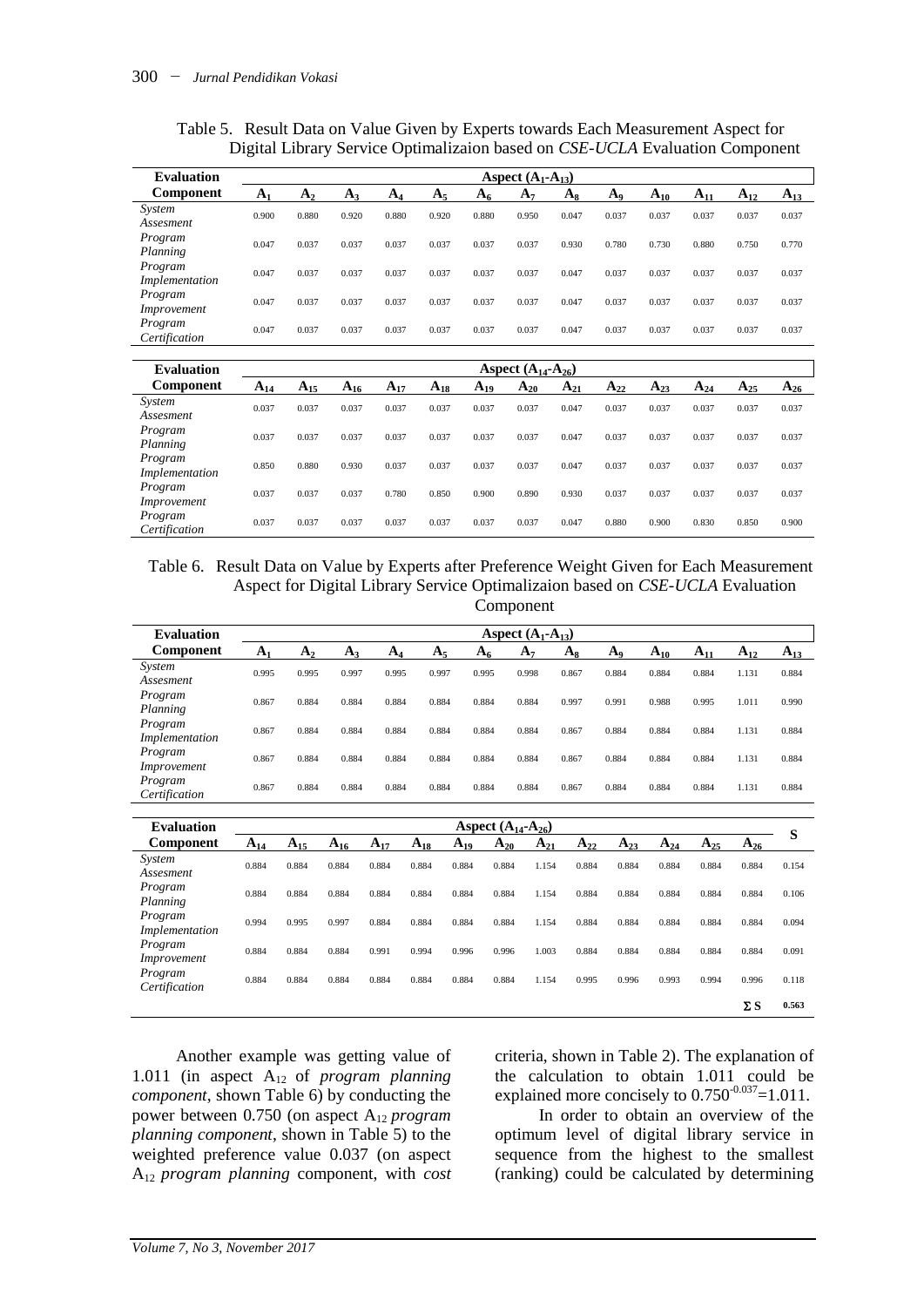the value of vector V of each evaluation component by dividing the S value of an evaluation component divided by the total S value of the entire components. For more details could be calculated as follows.

If:

 $S_1 = 0.154$ 

- $S_2 = 0.106$
- $S_3 = 0.094$
- $S_4 = 0.091$
- $S_5 = 0.118$

Where:

- S<sup>1</sup> : S value for *system assessment* components
- S<sup>2</sup> : S value for *program planning* components
- S<sup>3</sup> : S value for *rogram implementation* components
- S<sup>4</sup> : S value for *program improvement*  components
- S5: S value for *program certification*  components

Then, value of  $V_1$ - $V_5$ , were:  $V_1 = S_1/(S_1+S_2+S_3+S_4+S_5)$  $V_1 = 0.154/(0.154+0.106+0.094+0.091+0.118)$  $V_1 = 0.273$ 

 $V_2 = S_2/(S_1+S_2+S_3+S_4+S_5)$  $V_2= 0.106/(0.154+0.106+0.094+0.091+0.118)$  $V_2 = 0.189$ 

 $V_3 = S_3/(S_1+S_2+S_3+S_4+S_5)$  $V_3= 0.094/(0.154+0.106+0.094+0.091+0.118)$  $V_3 = 0.166$ 

 $V_4 = S_4/(S_1+S_2+S_3+S_4+S_5)$ V4= 0.091/(0.154+0.106+0.094+0.091+0.118)  $V_4 = 0.162$ 

 $V_5 = S_5/(S_1+S_2+S_3+S_4+S_5)$  $V_5 = 0.118/(0.154+0.106+0.094+0.091+0.118)$  $V_5 = 0.210$ 

Where:

- V<sup>1</sup> : Vector V value for *system assessment* components
- V<sup>2</sup> : Vector V value for *program planning* components
- V<sup>3</sup> : Vector V value for *program implementation* components
- V<sup>4</sup> : Vector V value for *program improvemen*  components *t*
- V<sup>5</sup> : Vector V value for *program certification*  components

After obtaining the vector V value for each evaluation component, then it was ranked from the largest to the smallest value. The ranking results could be seen in Table 7. Based on the results shown in Table 7, the evaluation component that obtained the highest value was the *system assessment*, while the lowest was the *program improvement*.

## **CONCLUSION**

The conclusion that could be generated from this research was that there were 26 aspects of digital library that must be evaluated based on *CSE-UCLA* evaluation model components which had been shown in Table 1.

In this research, it had been obtained a design of *CSE-UCLA* evaluation model modified with using weighted product with good form so that it could measure the optimum level of digital library service optimization.

It was proved by the results of preliminary test that had been conducted by experts that indicated the accuracy of weighted product method calculation in generating vector V value that could be used to determine ranking towards *CSE-UCLA* evaluation components ranging from the highest to the smallest values, so the optimization level of digital library services at one computer colleges in Bali, that was STIKOM Bali could be measured well.

| <b>Ranking</b> | V Values | <b>Evaluation Component</b>  |
|----------------|----------|------------------------------|
|                | 0,273    | <b>System Assesment</b>      |
|                | 0,210    | <b>Program Certification</b> |
| 3              | 0,189    | Program Planning             |
| 4              | 0,166    | Program Implementation       |
|                | 0,162    | Program Improvement          |

Table 7. Ranking Results Based on Vector V Value

*Development of CSE-UCLA Evaluation Model Modified by* Dewa G. H Divayana, Agus Adiarta, Ida B. G. S. Abadi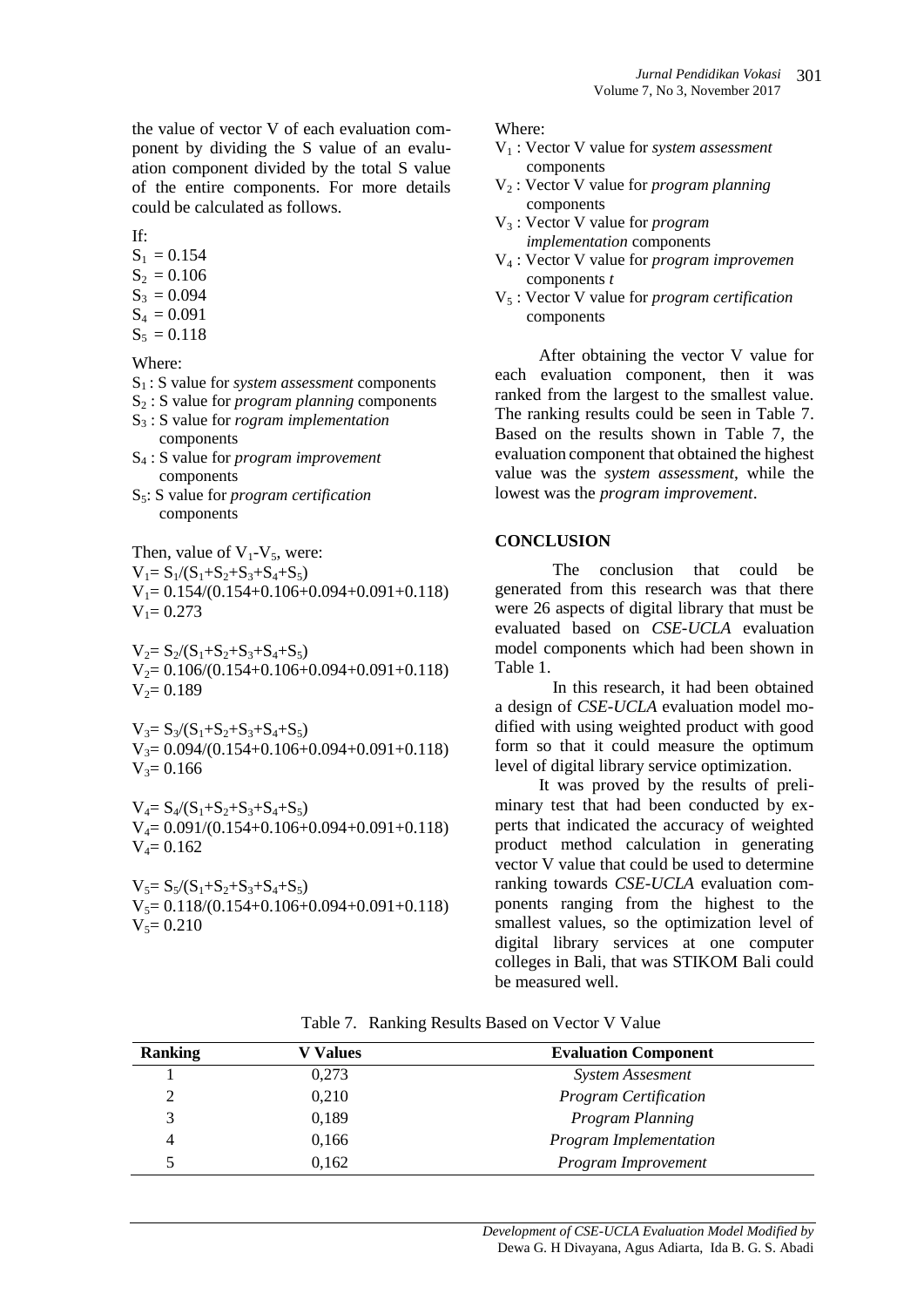## **REFERENCES**

- Ardana, I. M., Ariawan, I. P. W., & Divayana, D. G. H. (2017). Measuring the effectiveness of BLCS model (Bruner, local culture, scaffolding) in mathematics teaching by using expert system-based CSE-UCLA. *International Journal of Education and Management Engineering*, 7(4), 1-12. Retrieved from http://www.mecspress.org/ijeme/ijeme-v7-n4/IJEME-V7- N4-1.pdf
- Ariawan, I. P. W., Sanjaya, D. B, & Divayana, D. G. H. (2016). An evaluation of the implementation of practice teaching program for prospective teachers at Ganesha University of Education based on CIPP-Forward Chaining. *International Journal of Advanced Research in Artificial Intelligence*, 5(2), 1-5. Retrieved from http://thesai.org/ Publications/View Paper?Volume=5&Issue=2&Code=IJAR AI&SerialNo=1
- Borg, W.R., & Gall, M.D.G. (2008). *Educational research: An Introduction* (5th ed). New York : Longman.
- Divayana, D. G. H. (2014). Development of duck diseases expert system with applying alliance method at Bali provincial livestock office. *International Journal of Advanced Computer Science and Applications*, 5(8), 48-54. Retrieved from http://thesai.org/ Publications/ViewPaper?Volume=5&Iss ue=8&Code=IJACSA&SerialNo=7
- Divayana, D. G. H. (2015). Penggunaan model CSE-UCLA dalam mengevaluasi kualitas program aplikasi sistem pakar. In *SNATIA,* 165-168. Ilmu Komputer Universitas Udayana.
- Divayana, D. G. H. (2016*). Evaluasi program perpustakaan digital berbasis sistem pakar pada Universitas Teknologi Indonesia.* Jakarta: Program Pascasarjana Universitas Negeri Jakarta.
- Divayana, D. G. H. (2017). Evaluasi pelaksanaan blended learning di SMK TI Udayana menggunakan model CSE-UCLA. *Jurnal Pendidikan Vokasi*, 7(1),

64-77. Retrieved from http://journal. uny.ac.id/index.php/jpv/article/view/126 87

- Ardana, I. M., Ariawan, I. P. W., & Divayana, D. G. H. (2016). Development of decision support system to selection of the blended learning platforms for mathematics and ICT learning at SMK TI Udayana. *International Journal of Advanced Research in Artificial Intelligence*, 5(12), 15-18. Retrieved from http://thesai.org/Publications/ ViewPaper? Volume=5&Issue=12&Code=IJARAI& SerialNo=3
- Divayana, D. G. H., Ardana, I. M., & Ariawan, I. P. W. (2017). Measurement of effectiveness of a lecturer in transferring algebra knowledge through of multimedia facilities by using certainty factor-formative-summative model. *Journal of Theoretical and Applied Information Technology*, 95(9), 1963-1973. Retrieved from http://www. jatit.org/volumes/Vol95No9/8Vol95No9 .pdf
- Divayana, D. G. H., Ariawan, I. P. W., Sugiarta, I. M., & Artanayasa, I. W. (2015). Digital Library of expert system based at Indonesia Technology University. *International Journal of Advanced Research in Artificial Intelligence*, 4(3), 1-8. Retrieved from http://thesai.org/ Publications/ViewPaper?Volume=4&Iss ue=3&Code=IJARAI&SerialNo=1
- Divayana, D. G. H, Marhaeni, A. A.I . N, Dantes, N., Arnyana, I. B. P., & Rahayu, W. (2017). Evaluation of blended learning process of expert system course program by using CSE-UCLA model based on mobile technology. *Journal of Theoretical and Applied Information Technology*, 95(13), 3075-3086. Retrieved from <http://www.jatit.org/> volumes/Vol95No13/19Vol95No13.pdf
- Divayana, D. G. H., & Sanjaya, D. B. (2017). mobile phone-based cipp evaluation model in evaluating the use of blended learning at school in Bali. *International Journal of Interactive Mobile Technologies*, 11(4), 149-159. Retrieved